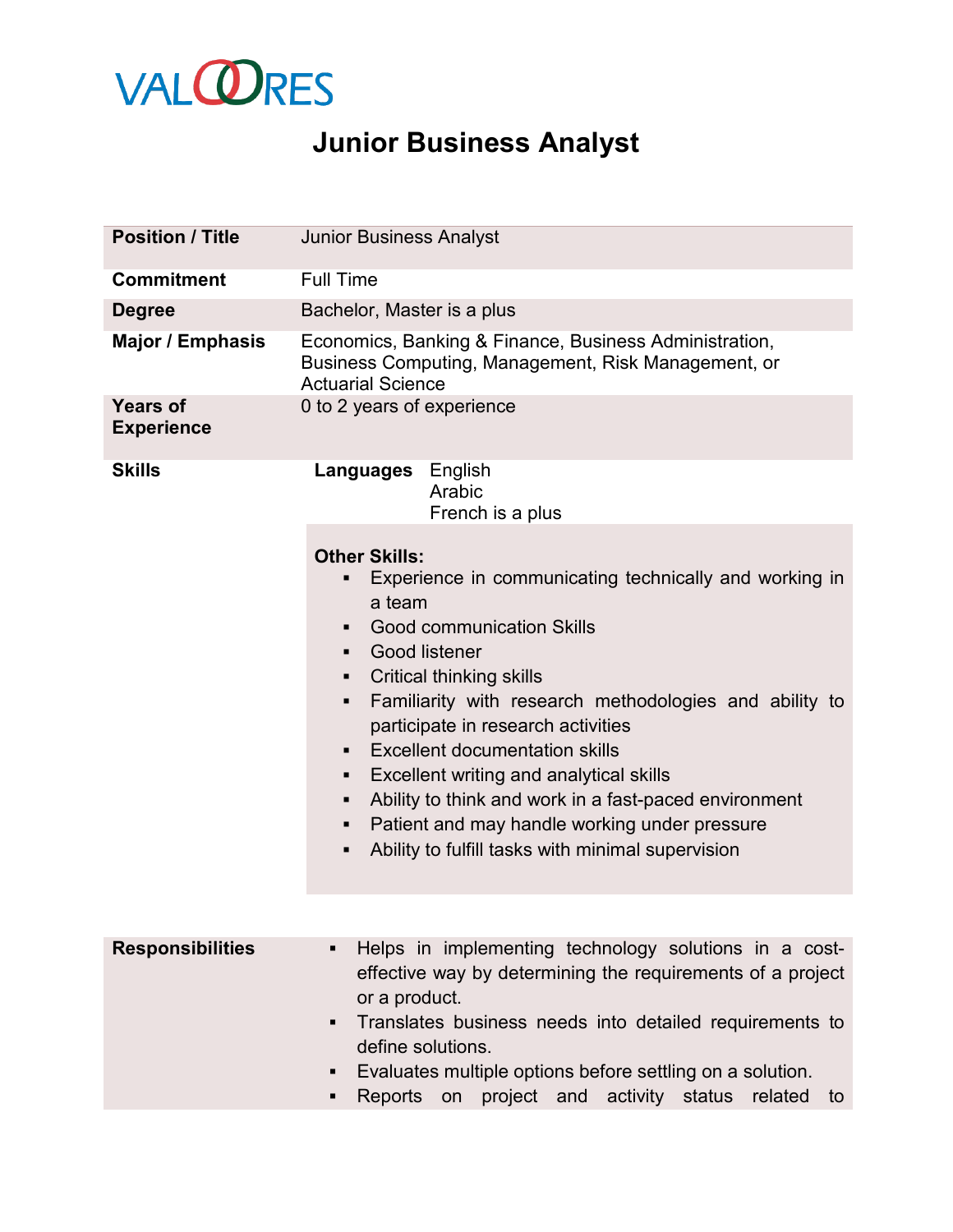## **VALORES**

## **Junior Business Analyst**

tasks/projects.

- Creates clear and concise documentation.
- Conducts analysis and deconstruct the problem or solution.
- Documents client organization's direction, structure, and business processes and requirements.
- Researches client organization's industry and competitive position.
- Analyses project information related to business processes.
- Assists in the collection and consolidation of required information and data.
- Assists with end to end system testing to ensure the system is functioning per requirements and meets the business, functional and end user needs.
- Accurately and efficiently executes test plan.
- Evaluates the impact processes of new project requirements.
- Assembles and documents all test results.
- Understands project plans and articulates roles, project goals, and timelines.
- Takes input from supervisor and appropriately apply comments/feedback.
- Adheres to project standards defined by project management.
- Accurately employs the Company's methodology and documentation tools.
- Proactively carries out project support and administrative functions.
- Establishes responsible deadlines and personal work plans and manages time effectively.
- Applies feedback received day-to-day and strives to improve performance.
- Complies with all the Company's policies and procedures and is available to travel.